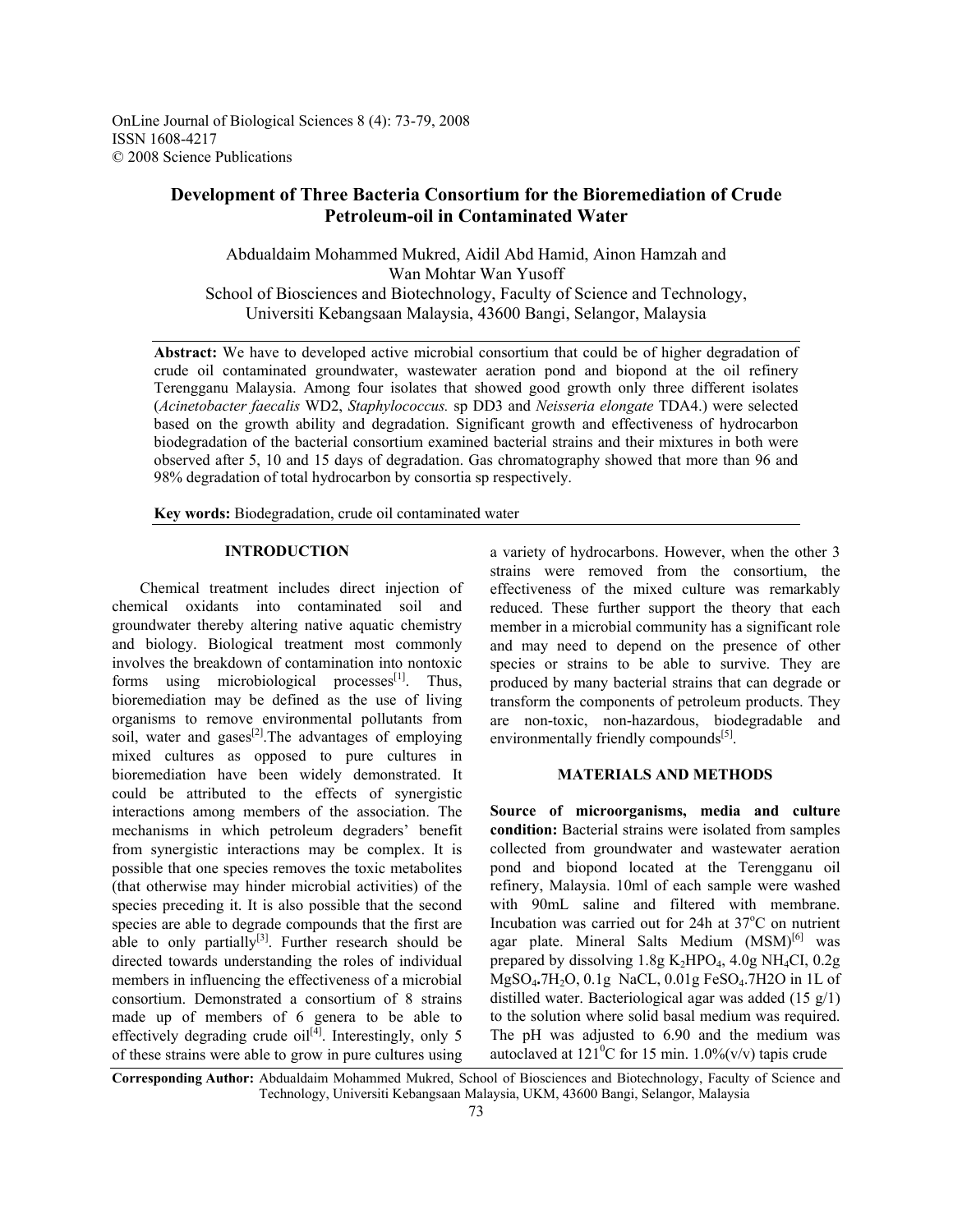*OnLine J. Biol. Sci., 8 (4): 73-79, 2008*



Fig. 1: Effect of different concentration of peptone on growth of isolates (a) *Acinetobacter faecalis*  (b) *Staphylococcus.* sp (c) *Neisseria elongate* and (d) , *Pseudomonas putida* 





oil was added as the sole carbon source and complex vitamin solution  $(1.0 \text{ mL}^{-1})$ ) according to manufacturer's suggestion.

**Effect of nitrogen source on growth and biodegradation:** To determine the effect of the organic nitrogen source on biodegradation, the inorganic nitrogen sources of the basal medium were substituted by the addition of the following; peptone at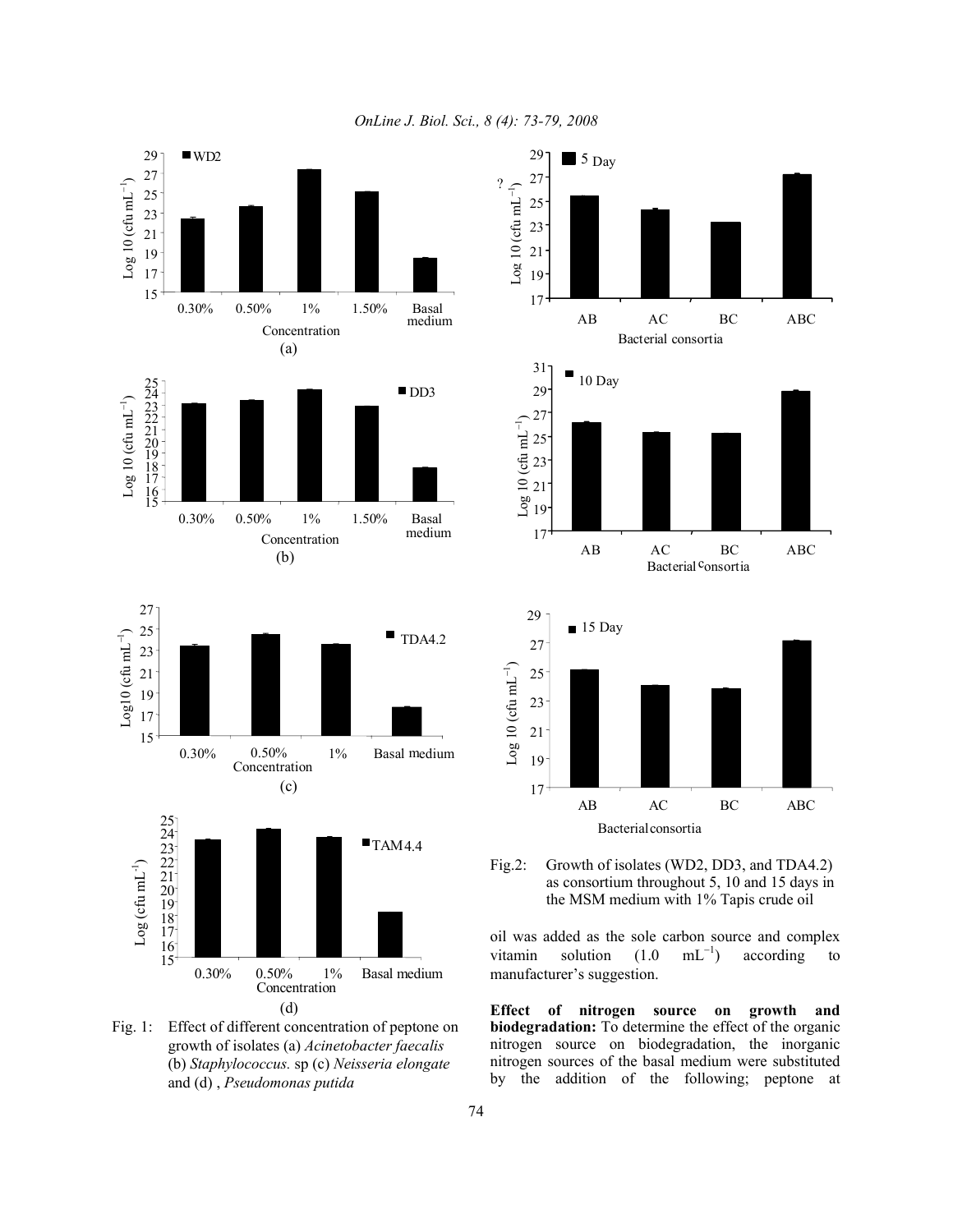concentrations of 0.30, 0.50, 1 and  $1.50\%$  (v/v). Cultivations were carried out after 5 days and the growth was measured as CFU count

**Construction of bacterial consortia:** The three different isolates that demonstrated good growth were chosen to construct consortia of hydrocarbon degraders. In total, three different bacteria were constructed consortia and tested for in this study to confirm their biodegradation capabilities.

**Preparation of consortia inoculum:** The isolates were grown separately in NB and processed to yield separate suspensions with an absorbance reading of 0.5 at 550 nM. Specific aliquots of the bacterial inoculum were then separately added into normal saline solution to give a final combined inoculum concentration of 10%  $(v/w)$ .

**Extraction of residual crude oil for Gas Chromatography (GC) analysis:** Crude oil was extracted with a pre-cleaned separating funnel, following the modified methods of $^{[7]}$ . 50 mL of sample  $(BM + crude oil + bacteria)$ , were then centrifuged at 4000 rpm for 15 min. The separating funnel was stoppered with a glass stopper and it was shaken vigorously. Vapour was carefully vented out through the stopcock. The process of venting and vigorous shaking was repeated for several minutes and the mixture was allowed to separate into two phases. After phases have been separated in the funnel, chloroform was collected in a 250 mL pre-cleaned bottle. The extraction was repeated with 25 mL chloroform twice. Then, it was filtered and dried by passing it through of 3g pre-combusted  $Na<sub>2</sub>SO<sub>4</sub>$  (150°C for 3h in incubation) and collected in a round bottom flask. The extract was then evaporated by using a rotary evaporator. The crude oil extracted was washed with 2 mL chloroform. The solvents were removed under a gentle stream (dried in fume chamber) for 7 days. The residue was reconstituted with 1mL of chloroform and analyzed by GC.

**Analyses of extract:** A detailed analysis of the hydrocarbon extract was performed by Gas Chromatography GC. The clarus GC 500 was equipped with a split injector (split ratio 50/1) and a Flame Ionization Detector FID both set at  $300^{\circ}$ C; gas carrier was nitrogen 1.50 mL min<sup>-1</sup>; the column was fused silica capillary column (30.0 mx0.32 mm, film thickness 0.25µm); temperature programming was 60-  $320^{\circ}$ C, 5<sup>o</sup>C min<sup>-1</sup>, injection volume 1µl.

|  |  | Table1: Three bacteria consortium selected for biodegradation |  |
|--|--|---------------------------------------------------------------|--|
|  |  |                                                               |  |
|  |  |                                                               |  |

| Bacteria                                       | Consortium |  |  |  |
|------------------------------------------------|------------|--|--|--|
| Acinetobacter faecalis and Staphylococcus. sp  | $A + B$    |  |  |  |
| Acinetobacter faecalis and Neisseria elongate  | $A+C$      |  |  |  |
| Staphylococcus. sp and Neisseria elongate      | B+C        |  |  |  |
| Acinetobacter faecalis, Staphylococcus. sp and | $A+B+C$    |  |  |  |
| Neisseria elongate                             |            |  |  |  |

#### **RESULTS AND DISCUSSIONS**

**Effect of peptone on growth and degradation:** The bacterial growths in different percentages of peptone as nitrogen source were studied (Fig. 1). All four isolates showed good growth at different peptone concentrations 0.3, 0.5, 1.0 and 1.50%. Optimum growths were observed at percentages 1% Tapis crude oil on the 5 day of incubation. Among the four isolates, isolate WD2 and DD3 showed a maximum growth with 1% peptone while, isolates TDA4.2 and TAM 4.4 showed a maximum growth with 0.5% peptone. From this study, 1% peptone was the best nitrogen source tested for growth compared to the basal medium. From four selected isolates, only three isolate showed good selected for consortium (Table 1). However, increasing the concentration of peptone from 1-1.50% significantly decreases growth and degradation. This is in agreement with the finding  $by<sup>[8]</sup>$  that due to enhanced growth; degradability of oil was better in a medium containing 1% peptone, compared to medium containing either ammonium sulfate or potassium nitrate. Also reported cell growth increase in the medium with 1% peptone for pseudomonas fluoresences FS1<sup>[9]</sup>.

**Evaluation of bacterial consortia: Growth and degradation of 1% tapis crude oil:** The growth of three selected isolates as consortia that could effectively remove hydrocarbon pollutants, following 5, 10 and 15 days incubation at  $37^{\circ}$ C, pH 7 and with agnation at 150 rpm was measured as CFU counts and degradation was measured using GC (Fig. 2). The consortia were analyzed for the extent of biodegradation in medium containing 1% tapis crude oil contaminated water (Fig. 4 and 5).

 Consortia A and B that consisted of the WD2 and DD3 showed increased growth in the cell numbers from  $243x10^{22}$ -178x10<sup>23</sup> CFU mL<sup>-1</sup> within 5 and 10 day and the end of the 15 day deceased to  $105x10^{21}$  CFU mL<sup>-1</sup> (Fig. 2).

 The consortia showed 97.50% degraded found to degraded 100% short-chain and intermediate while was still limited to longer-chain aliphatic compounds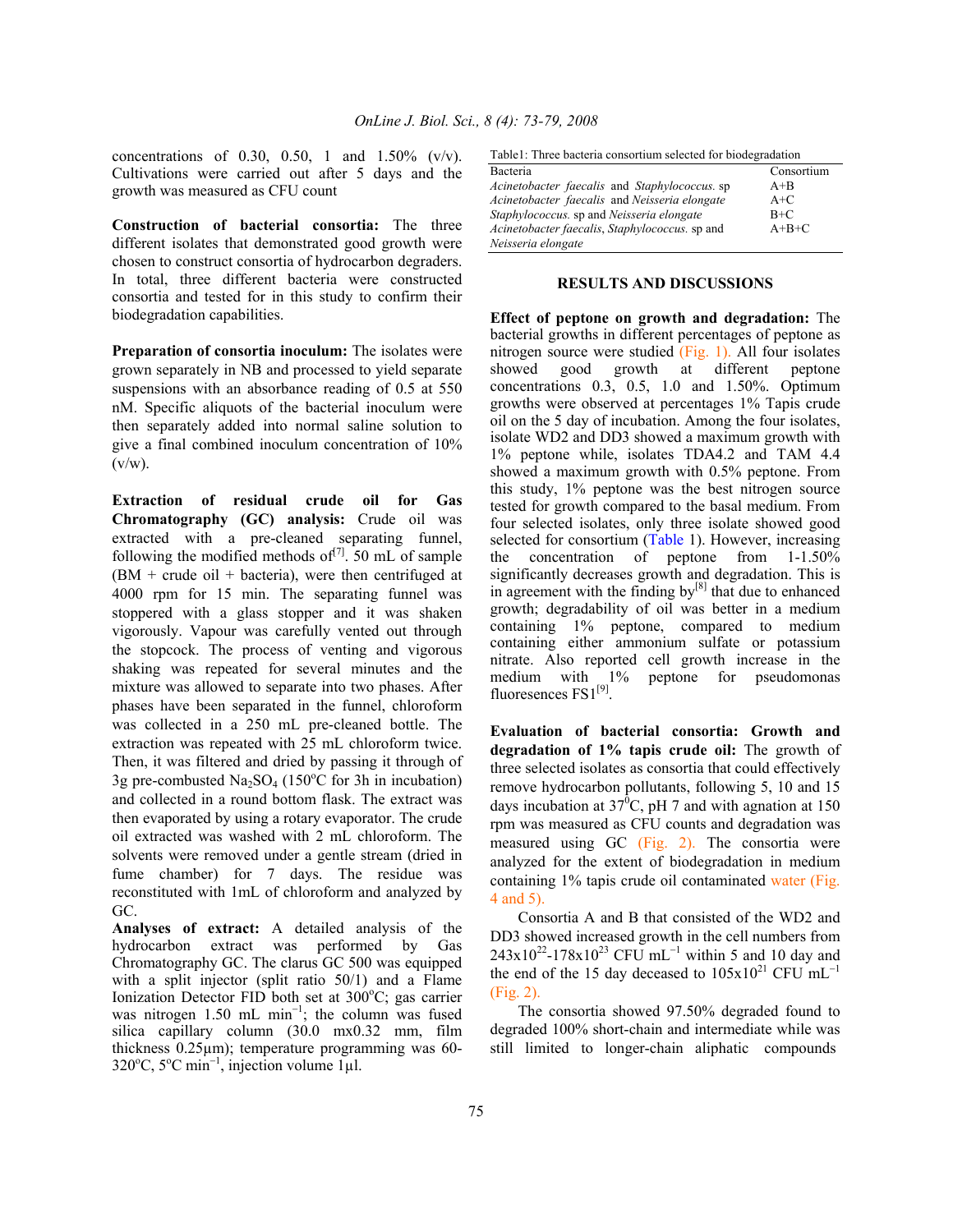

 Fig.3: Growth of consortium ABC and degradation at 5, 10, and 15days in the MSM medium with 1% Tapis crude oil

between 97.56 and 97.52% of  $C_{23}$ -  $C_{34}$  remained in the presence of longer-chain between 2.44 and 2.48% of  $C_{23}$ .  $C_{34}$  remained in the present of longer-chain after 5 days (Fig. 4)

 The second combination of the two isolates WD2 and TDA2.4 (Mixture A and C) when tested on 1% Tapis crude oil at 5 days of incubation. The cell numbers of strain increased from  $148x10^{21}$  to  $254x10^{22}$  $CFUmL^{-1}$  within 5 and 10 day at the end of the 15 day study, cell counts decreased to  $89x10^{21}$  CFUmL<sup>-1</sup> (Fig. 2). While reduction in amounts of hydrocarbons was detected during gas chromatographic analysis was degraded 96.88% that 100% short-chain and intermediate while was still limited to longer-chain aliphatic compounds between 97.99 and 91.33% of  $C_{22}$ to  $C_{35}$ , while between 2.01 and 8.66% remained in the present of longer-chain after 5 days (Fig. 4)

 The third consortia of the two isolates DD3 and TDA2.4 (Mixture B and C) when tested on 1% Tapis crude oil at 5 days of incubation. The bacterial cell numbers of strain increased from  $156x10^{20}$  to  $188x10^{21}$  $CFUmL^{-1}$  within 5 and 10 day at the end of the 15 day study, cell counts decreased to  $75x10^{20}$  CFUmL<sup>-1</sup> (Fig.2). The reduction in the amounts of hydrocarbons was detected during gas chromatographic analysis was degraded 96.77% that 100% short-chain and intermediate while was still limited to longer-chain aliphatic compounds between 96.90 and 96.17% of  $C_{26}$ to  $C_{37}$  after 5 days (Fig.4)

 The fourfold consortia of three isolates WD2, DD3 and TDA2.4 (Mixture A, B and C), the cell of Consortium A, B and C increased from  $135x10^{25}$  to  $175x10^{26}$  a CFU mL<sup>-1</sup> within 5 and 10 day at the end of the 15 day study, cell counts decreased to  $134x10^{25}$  $CFU mL^{-1}$  (Fig.2).

 The higher levels of detected hydrocarbon during gas chromatographic analysis removal were seen with consortium A, B and C 98.23 degraded after 5 days that 100% short-chain, intermediate while was still limited to longer-chain aliphatic compounds between 98.13 and 95.58% of C27 to C36 (Fig.4). further the consortium A, B and C was efficient higher levels of hydrocarbon at degraded 98.25% after 10days that 100% short-chain, intermediate while was still limited to longer-chain aliphatic compounds between 98.40 and 97.21% of  $C_{28}$ to  $C_{34}$  after 10days (Fig. 5). While none aliphatic compound degradation was seen higher after 15 day 98.50% degraded between 98.35 and 97.12% of  $C_{28}$  to  $C_{33}$  compared to 10day (Fig. 3). Consortium mixture A, B and C degraded 100% short-chain and intermediate while was limited to longer-chain aliphatic compounds compared to other consortia.

 The bacterial consortium showed that it could degrade up to a maximum of 98% after 15 days incubation. Higher levels (up to100%) of degraded hydrocarbon were seen in the short-chain and medium chain alkanes compared to the longer chain alkanes. However, after 15 days of incubation post contamination reduction was seen in all the investigated hydrocarbons although the reduction was more significant in the short-chain, medium-chain aliphatic compounds and aromatic compounds compared to longer-chain. This is in agreement since short-chain and medium-chain alkanse are generally easily degraded due to their lower hydrophobicity. Reported that the maximum degradation was achieved of treatment nalkanes in the range of  $C_8-C_{11}$ , which were degraded completely followed by  $C_{12}-C_{21}$ ,  $C_{22}-C_{31}$  and  $C_{32}-C_{40}$ with degradations percentage of 100, 83-98, 80-85 and 57-73% respectively using bacterial consortium<sup>[10]</sup>. In another report by $\left[11\right]$ , the biodegradation of n-alkanes  $C_{12}$ -C<sub>30</sub> and of various aromatic compound in the crude oil was (examined by GC/FID) using *Acinetobacter*. sp T4 culture. The n-alkanes were almost completely degraded, while the aromatic compounds were not. In the culture of *Pseudomonas putida* PB4, neither the nalkanes nor the aromatic compounds were degraded to any significant degree. In the mixed culture of *Pseudomonas putida* PB4 and *Acinetobacter*. sp. T4, however, both the n-alkanes and aromatic compound were degraded.<sup>[12]</sup> Reported that GC profiles after 7 and 18 days showed that biodegradation of hydrocarbons of the crude oil fractions were totally utilized more than that in the control solutions. Reported that the capillary gas chromatographic analysis of the degraded crud oil revealed that crude oil components of chain length  $C_{12}$ to C32 were extensively degraded by *Serratia marcescens* OCS-21 after 16 days of incubation while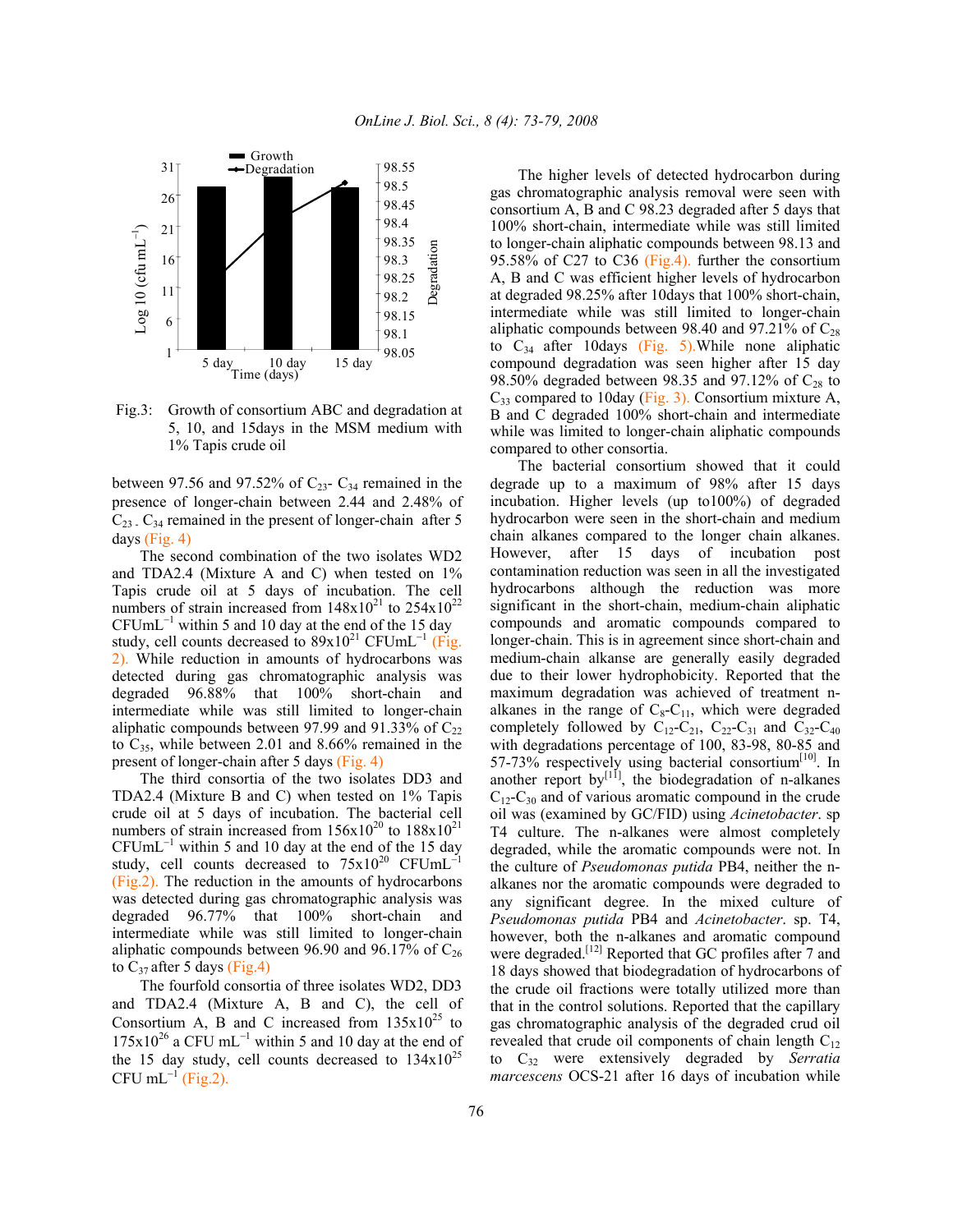



Fig. 4: Chromatogram of 1% Tapis crude oil (1) before microbial degradation (2) degradation by microbial consortium [AB], (3) degradation by microbial consortium [AC], (4) degradation by microbial consortium [BC], after 5 days with MSM medium + peptone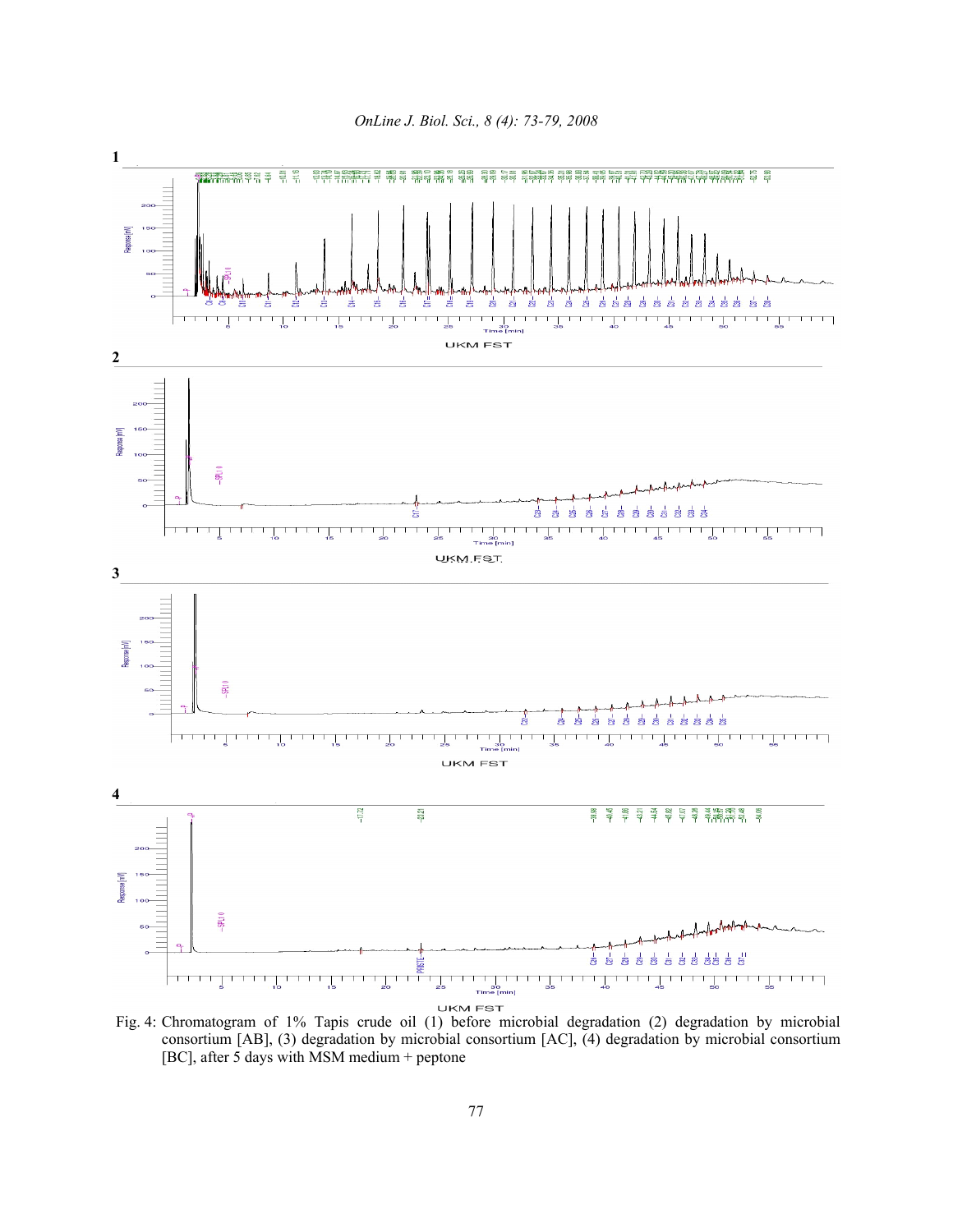

Fig. 5: Chromatogram of 1% Tapis crude oil (1) before microbial degradation and degradation by microbial consortium [ABC], (2) after 5days, (3) after 10days and (4) after 15days with MSM medium + peptone